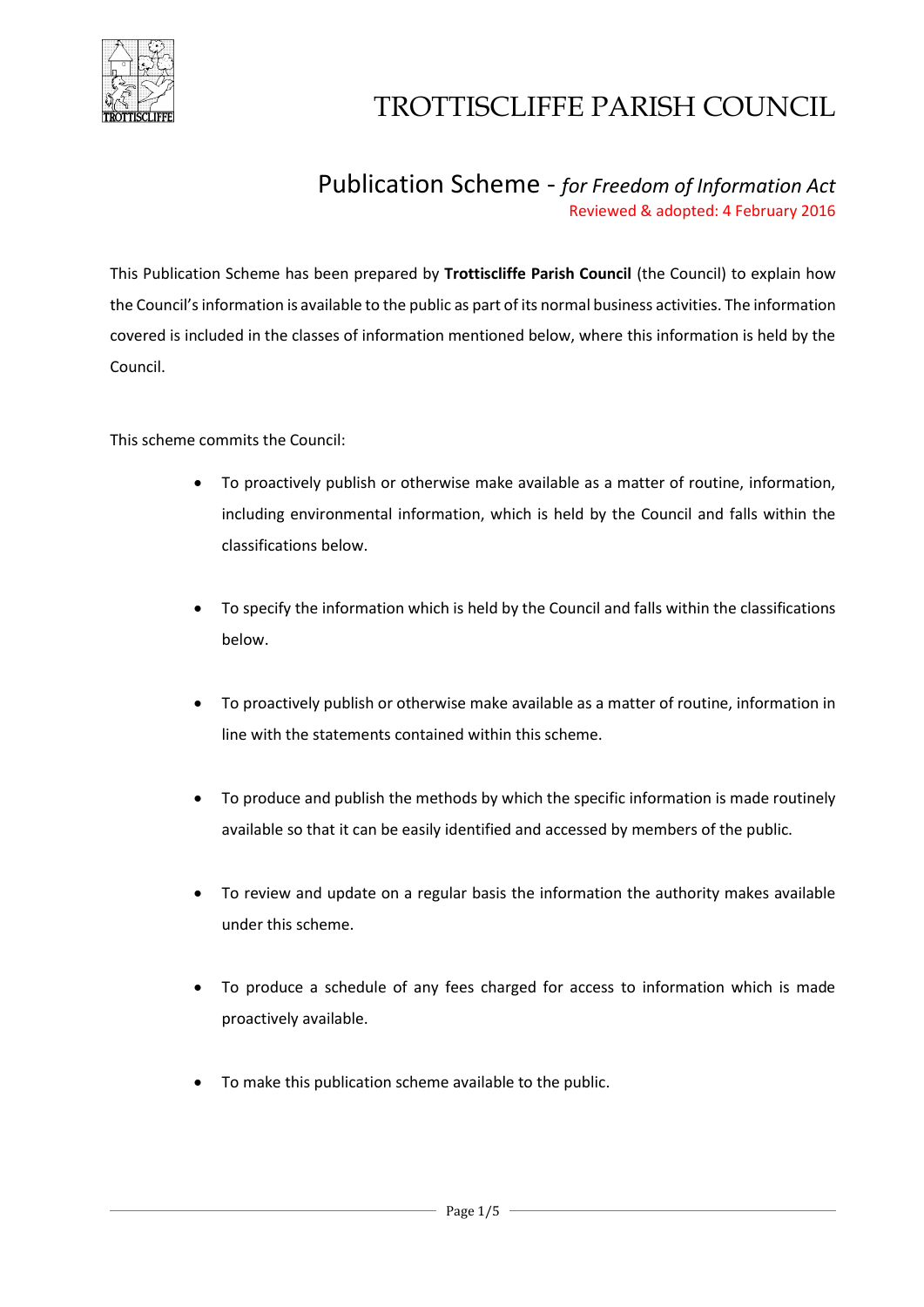

Key to format abbreviations in the table below:

W = Website, E = Email, P = Paper, I = Inspection, N/A = Not Applicable.

| <b>Classes of Information Format</b>                                                                                                                                                                                  | Format                          |  |
|-----------------------------------------------------------------------------------------------------------------------------------------------------------------------------------------------------------------------|---------------------------------|--|
| Who we are and what we do<br>Organisational information, structures, locations and contacts                                                                                                                           |                                 |  |
| Council structure Councillors' details<br>- see Parish Council Organogram<br>Staffing structure<br>- see Parish Council Organogram<br>Contact details<br>- see Parish Council Organogram                              | W<br>W<br>W                     |  |
| What we spend and how we spend it<br>Financial information relating to projected and actual income and expenditure, tendering, procurement<br>and contracts                                                           |                                 |  |
| Annual Return form<br><b>Auditors Reports</b><br><b>Budget and Precept Demand</b><br><b>Councillors' Allowances and Expenses</b><br><b>Financial Regulations</b><br><b>Risk Assessment</b><br>Clerk's Job Description | W<br>W<br>w<br>W<br>w<br>w<br>W |  |
| What our priorities are and how we are doing<br>Strategy and performance information, plans, assessments, inspections and<br>reviews                                                                                  |                                 |  |
| <b>Annual Reports</b>                                                                                                                                                                                                 | W                               |  |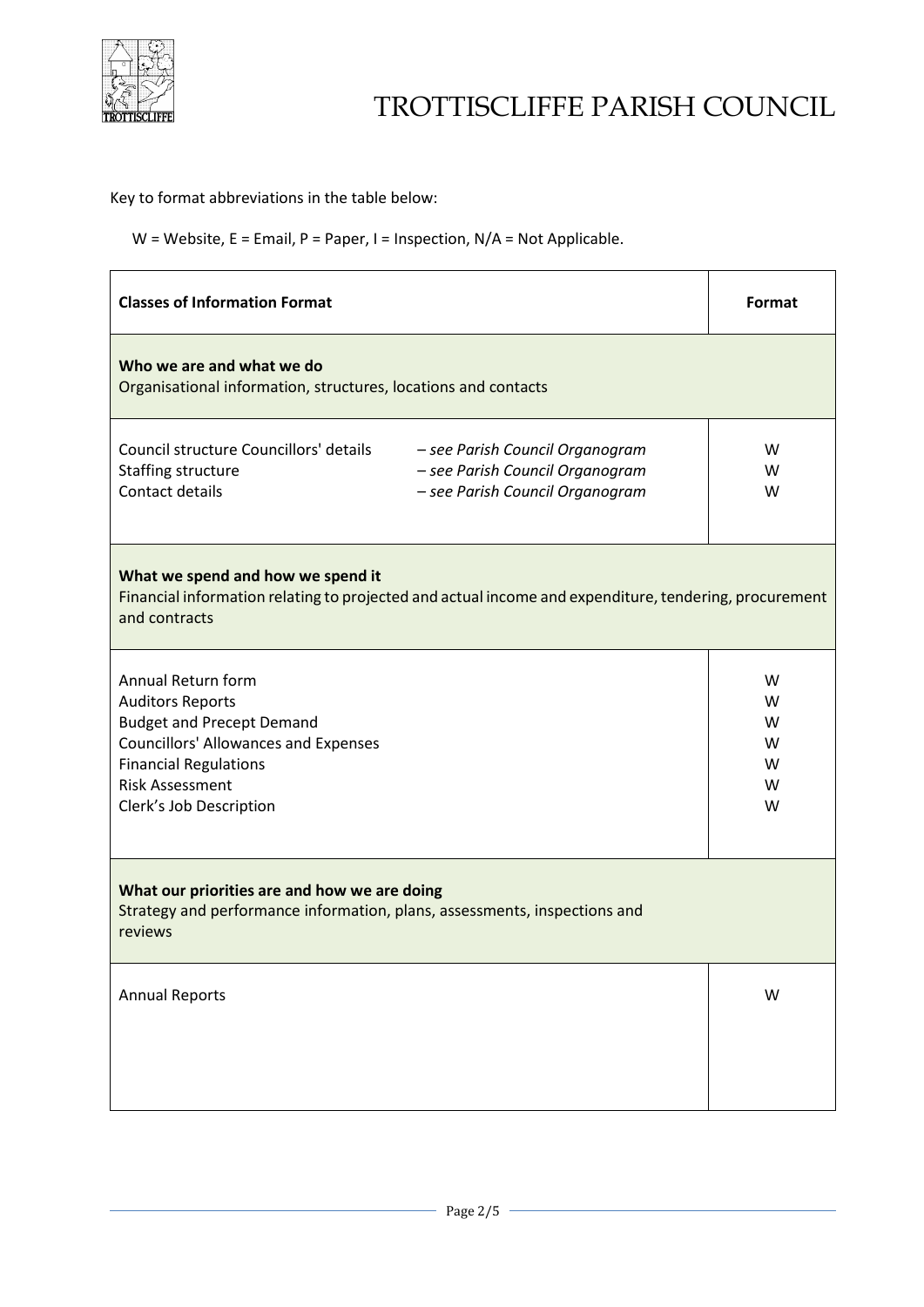

| <b>How we make decisions</b><br>Policy proposals and decisions. Decision making processes, internal criteria and procedures,<br>consultations                                                                                                                                                                                                                                                                                                           |                                                                    |  |
|---------------------------------------------------------------------------------------------------------------------------------------------------------------------------------------------------------------------------------------------------------------------------------------------------------------------------------------------------------------------------------------------------------------------------------------------------------|--------------------------------------------------------------------|--|
| Timetable and meetings<br>Agendas and minutes of all council meetings open to the public (excluding<br>information that is properly regarded as private to the meeting)<br>Responses to planning applications - Recorded in formal minutes<br>Record of the Parish Meeting                                                                                                                                                                              | W<br>W<br>W<br>W                                                   |  |
| <b>Our policies and procedures</b><br>Current written protocols for delivering our functions and responsibilities                                                                                                                                                                                                                                                                                                                                       |                                                                    |  |
| <b>Standing Orders</b><br>Code of Conduct<br>Sickness and Absence from Work Policy<br><b>Disciplinary Procedure</b><br><b>Grievance Procedure</b><br><b>Expenses Policy</b><br><b>Allotment Gardens Policy</b><br>Media Policy<br><b>Complaints Procedure</b><br><b>Health and Safety Policy</b><br>Data Protection Policy<br><b>Records Management Policy</b><br><b>Grants &amp; Donations Policy</b><br>Freedom of Information Act-Publication Scheme | W<br>W<br>W<br>W<br>W<br>W<br>W<br>W<br>W<br>W<br>W<br>W<br>W<br>W |  |
| <b>Lists and Registers</b><br>Information held in registers required by law and other lists and registers relating to the function of the<br>Council                                                                                                                                                                                                                                                                                                    |                                                                    |  |
| <b>Assets Register</b><br>Register of Councillors' Interests                                                                                                                                                                                                                                                                                                                                                                                            | W<br>W                                                             |  |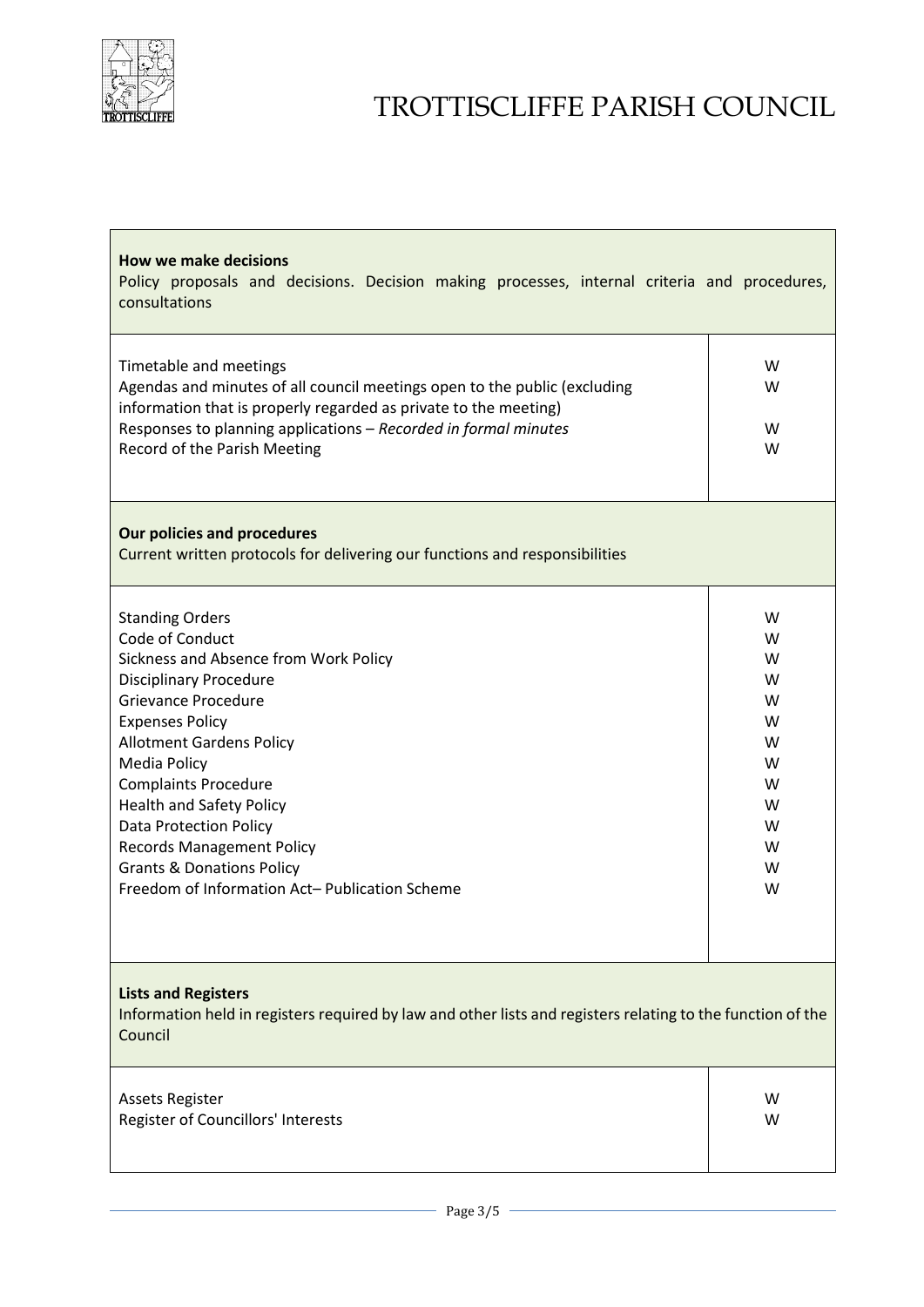

#### **The services we offer**

Information about the services we offer, advice and guidance, leaflets and newsletters. Details of the services offered

Recreation Ground Children's Play Area Street Furniture (seats, litter/dog bins, notice boards, village signs etc.) Allotment Gardens Defibrillator

Information published on the website is also available in hard copy from the Clerk subject to the charging procedure below, the Clerk's contact details are below.

#### **The classes of information will not generally include:**

- Information the disclosure of which is prevented by law, or exempt under the Freedom of Information Act, or is otherwise properly considered to be protected from disclosure.
- Information in draft form, excluding draft formal minutes of meetings.
- Information that is no longer readily available as it is contained in files that have been placed in archive storage, or is difficult to access for similar reasons.

#### **Methods by which information published under this scheme will be made available**

- Where it is within our capability, information will be published on our website.
- Where it is impracticable to make information available on our website, or if an individual does not wish to or cannot access the information via the website, hard copies can be requested to be viewed at a mutually convenient time and location within a reasonable timescale.

Information will be provided in the language in which it is held or in such other language that is legally required. Where the Council is legally required to translate any information, it will do so.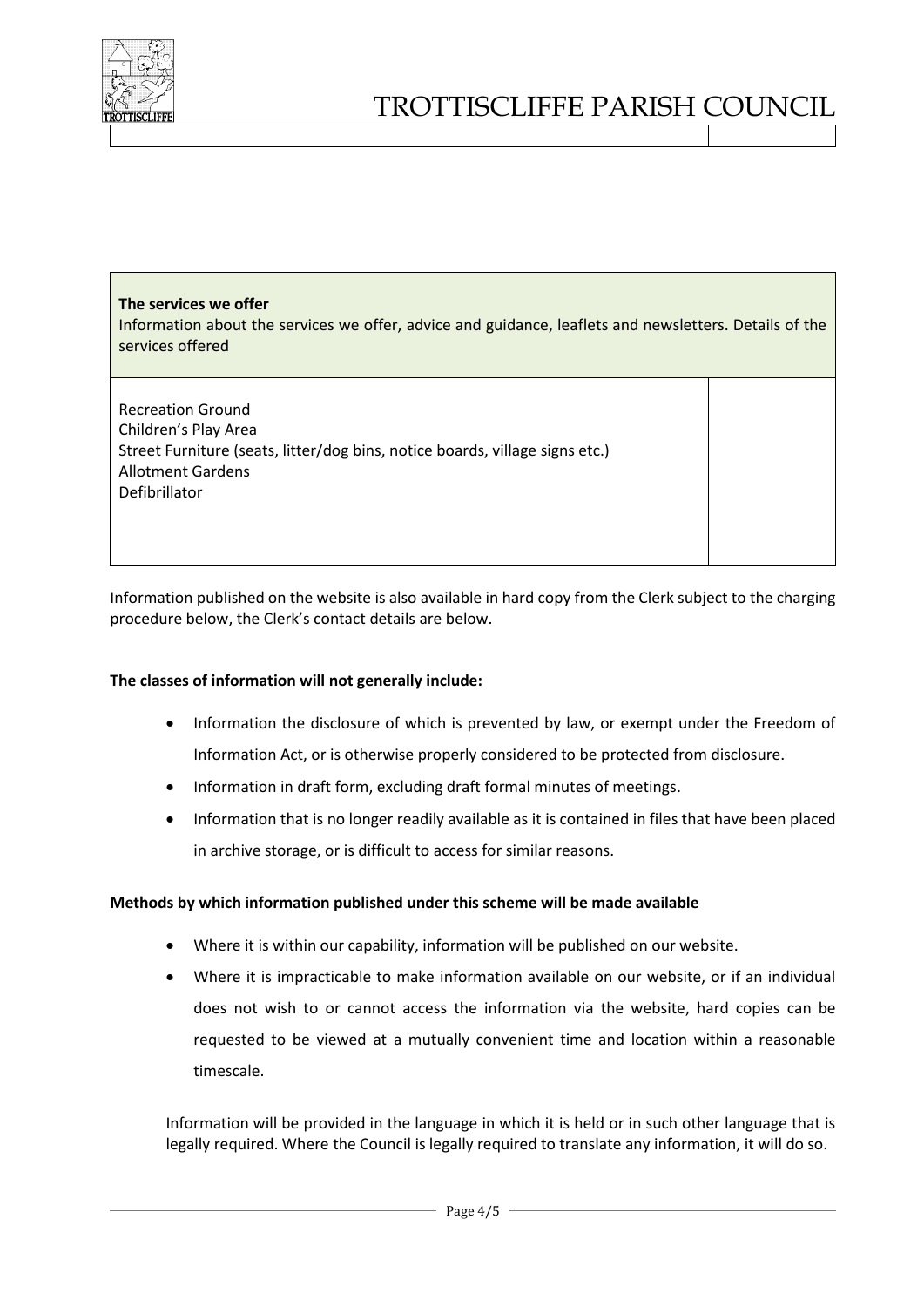

Obligations under disability and discrimination legislation and any other legislation to provide information in other forms and formats will be adhered to when providing information in accordance with this scheme.

#### **Charges which may be made for information published under this scheme**

The purpose of the scheme is to make the maximum amount of information readily available at minimum inconvenience and cost to the public. Charges made by the Council for routinely published material will be justified and transparent and kept to a minimum.

Material which is published and accessed on a website is provided free of charge.

Charges may be made for information subject to a charging regime specified by Parliament.

Charges may be made for actual disbursements incurred such as:

- Photocopying
- Postage and packing
- The costs directly incurred as a result of viewing information

Charges may also be made for information provided under this scheme where they are legally authorised, they are in all the circumstances, including the general principles of the right of access to information held by public authorities, justified and are in accordance with a published schedule or schedules of fees which is readily available to the public.

If a charge is to be made, confirmation of the amount due will be given before the information is provided. Payment will be requested prior to supply of the information.

The charge will be based upon the following:

Photocopying (Black & White) - Actual cost based on 10p per A4 sheet Photocopying (Colour) - Actual cost based on 15p per A4 sheet For larger documents, the cost of provision will be charged.

Postage – Actual cost of  $2^{nd}$  class Royal Mail postage charges

Requests for information should be made to the Clerk, see below for contact details.

#### **Written requests**

Information held by the Council that is not published under this scheme can be requested in writing, when its provision will be considered in accordance with the provisions of the Freedom of Information Act. Written requests should be made to the Clerk at: